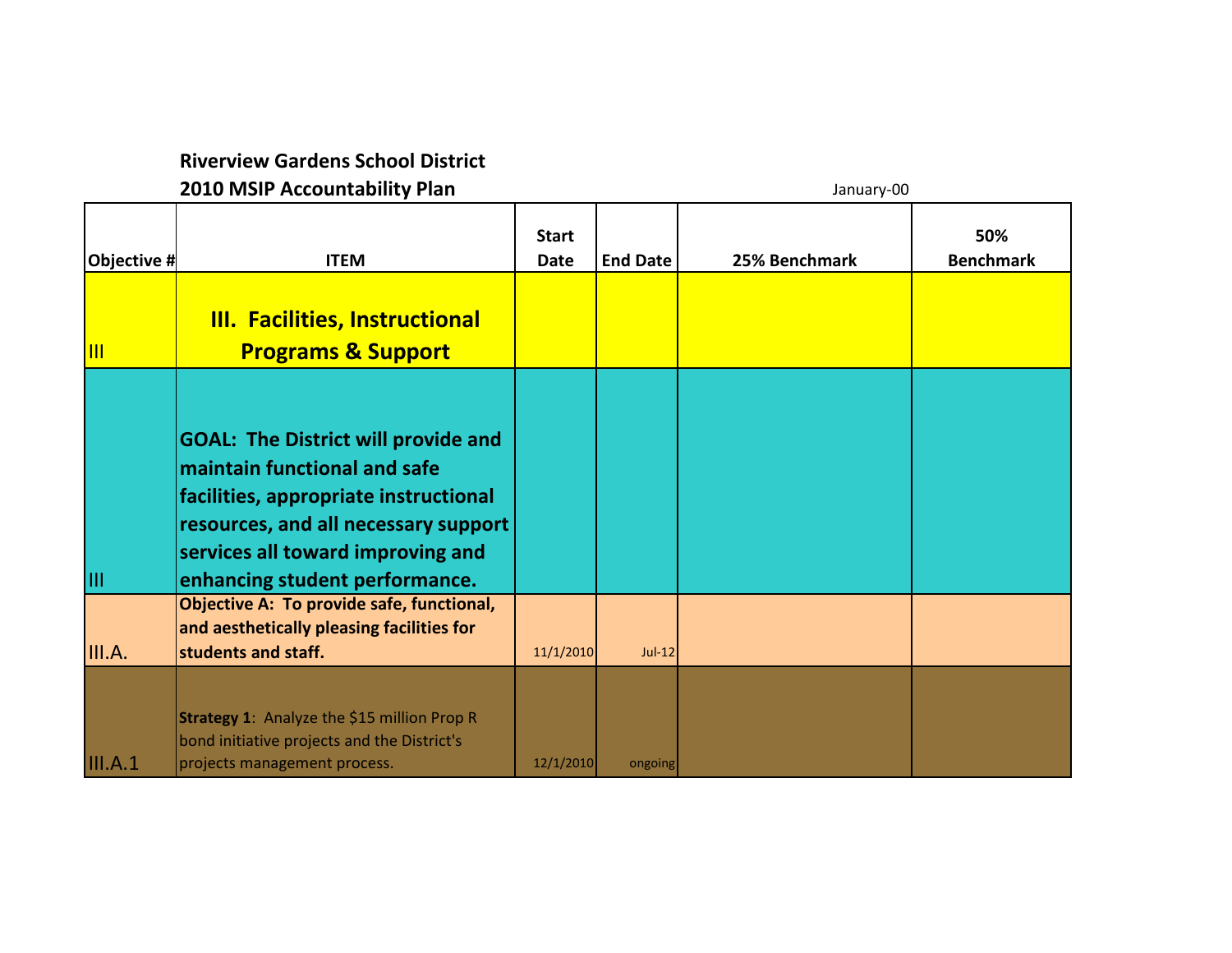| III.A.1.a | Action Step a: Build in-house oversight at the<br>Director level and plan Maintenance Team<br>involvement in the process in addition to other<br>staffing resources as needed.     | 11/1/2010            |                     | Receive/read General Contractor<br>Dec-10 Contract                                         | Distribute Attachment B to<br>Maint. Team with<br>instructions to read and be<br>ready to apply expertise |
|-----------|------------------------------------------------------------------------------------------------------------------------------------------------------------------------------------|----------------------|---------------------|--------------------------------------------------------------------------------------------|-----------------------------------------------------------------------------------------------------------|
| III.A.1.b | Action Step b: Read & assess current Project<br>Management contracts, plans, etc.                                                                                                  | 11/1/2010            | 12/31/2010 Contract | Receive/read General Contractor                                                            | Receive/ read other<br>historical documents                                                               |
| III.A.1.c | Action Step c: Establish clear lines of<br>communication through the Facilities Director.                                                                                          | 11/1/2010            |                     | Convene meeting with General<br>Contractor to establish one in-house<br>Dec-10 coordinator | Meetings and others<br>communications to District<br>Team of one in-house<br>coordinator                  |
| III.A.1.d | Action Step d: Establish a monthly reporting system<br>that corresponds with monthly billings and reports<br>to Superintendent and SAB.                                            | 11/1/2010            |                     | convene meeting with General<br>12/31/2010 Contractor to establish ground rules            | Receive Report, invoice,<br>and report to Supt. and<br>SAB for Oct.                                       |
| III.A.1.e | Action Step e: Plan the reduction or elimination of<br>outside consulting services for the facilities &<br>maintenance functions.                                                  | 11/1/2010            |                     | Reduced time of AMG oversight of<br>1/31/2011 department                                   | Begin recruitment for<br>supervisor position                                                              |
| III.A.2.  | Strategy 2: Update and revise the long-range<br>Capital Improvement Plan for the Riverview<br><b>Gardens School District to enhance student</b>                                    |                      | 1/31/2011           |                                                                                            |                                                                                                           |
| III.A.2.a | achievement.<br>Action Step a: Review the current Capital<br>Improvement Program, which has identified \$30<br>million of needed improvements, and update for the<br>next 5 years. | 1/5/2011<br>$Jan-11$ |                     | CIP Team assembled; reviewing all CIP<br>$6/30/2011$ documents                             | Purified \$30M list and<br>other new or missed items                                                      |
| III.A.2.b | Action Step b: Physical identify all capital<br>improvement needs in each facility throughout the<br>District.                                                                     | $Jan-10$             |                     | Using documents in Action a, make<br>6/30/2011 inventory schedule and assign teams         | Complete inventories in<br>about 50% of District<br>buildings                                             |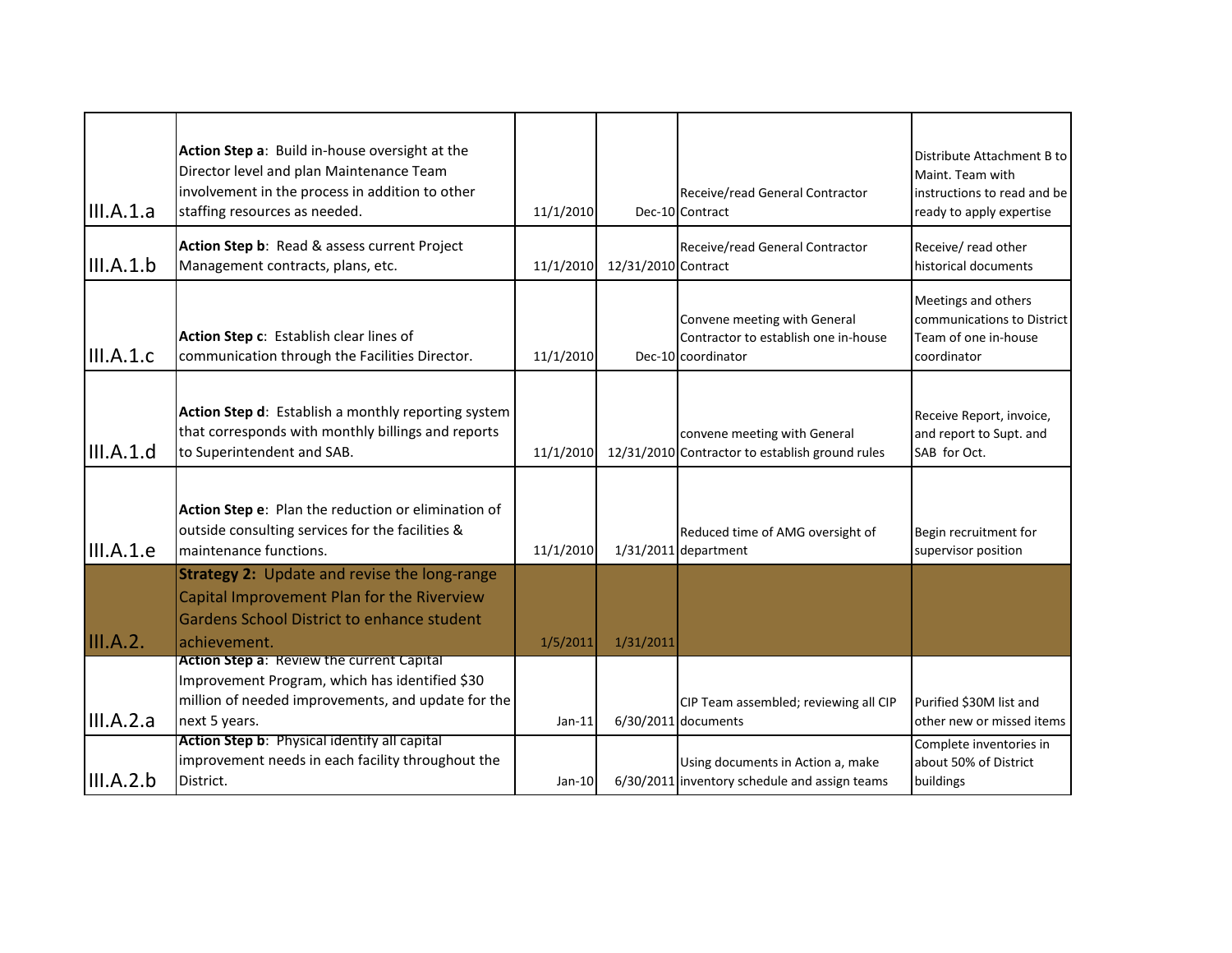| III.A.2.c  | Action Step c: Build in-house teams in each facility<br>to include the Principal/Administrative Team,<br>Facilities Maintenance & Custodian Teams and<br>Parent/Student Organizations.      | $Jan-11$  |           | Meetings to identify members in each<br>3/15/2011 Building Team per Action c.                | Team meetings and<br>scheduled inventories 50%<br>underway           |
|------------|---------------------------------------------------------------------------------------------------------------------------------------------------------------------------------------------|-----------|-----------|----------------------------------------------------------------------------------------------|----------------------------------------------------------------------|
| III.A.2.d  | Action Step d: Develop a process for accessing the<br>condition of the assets mentioned in Action a.                                                                                        | 1/15/2011 |           | Investigate Internet and counterparts in condition of all items<br>6/30/2011 other districts | Using inventory data<br>conduct document<br>inventoried at 50% level |
| III.A.2.e  | Action Step e: Develop a set of categories, (e.g.,<br>buildings, surplus property, teaching, transportation<br>& maintenance equipment) detailing this capital<br>needs inventory.          | 1/15/2011 |           | Investigate Internet and counterparts in condition of all items<br>6/30/2011 other districts | Using inventory data<br>conduct document<br>inventoried at 50% level |
|            | Action Step f: Initiate a facilities capacity use study                                                                                                                                     |           |           |                                                                                              | Using inventory data                                                 |
| III.A.2.f  | and demographics report to determine long-range<br>facility needs and to evaluate those needs in relation<br>to currently available facilities.                                             | 2/5/2011  |           | Investigate Internet and counterparts in condition of all items<br>6/30/2012 other districts | conduct document<br>inventoried at 50% level                         |
| III.A.2.g. | Action Step g: Develop a financial strategy for<br>annually allocating District resources to capital<br>assets maintenance & replacement, including<br>identifying outside funding sources. | 3/5/2011  | 6/30/2011 |                                                                                              |                                                                      |
| III.A.2.h  | Action Step h: Create a Preventative Maintenance<br>Program for planned and scheduled servicing of<br>major equipment.                                                                      | $Jan-11$  |           | Investigate Internet and counterparts in condition of all items<br>Jun-11 other districts    | Using inventory data<br>conduct document<br>inventoried at 50% level |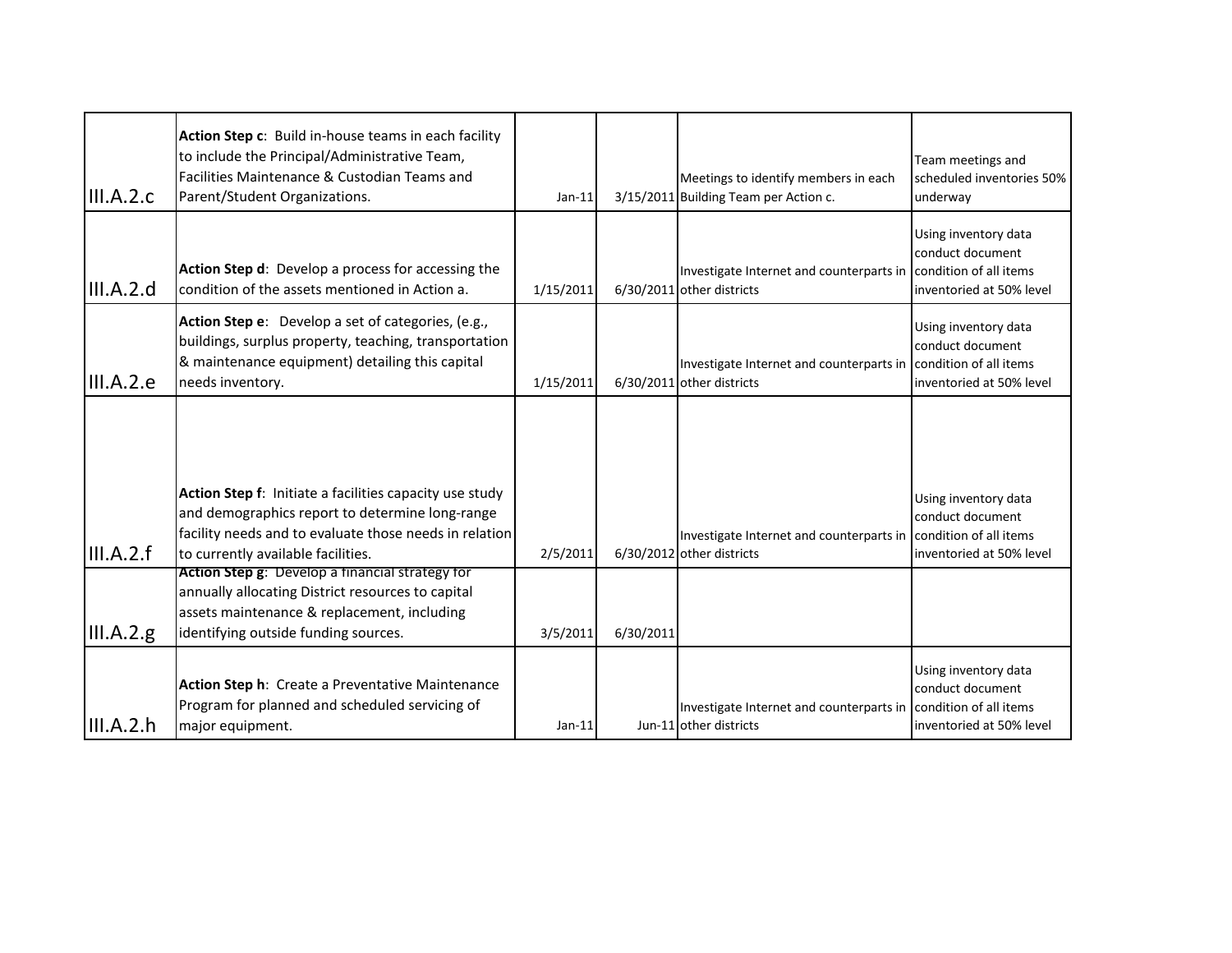| III.A.3   | <b>Strategy 3: To assess the current facilities &amp;</b><br>maintenance organizational structure in<br>conjunction with budget & financial reporting<br>systems, including the Work Order and Supply<br>Purchase processes.                                              |            |                                                                                     |                                                                                         |
|-----------|---------------------------------------------------------------------------------------------------------------------------------------------------------------------------------------------------------------------------------------------------------------------------|------------|-------------------------------------------------------------------------------------|-----------------------------------------------------------------------------------------|
| III.A.3.a | Action Step a: Review the current structure and<br>plan changes to improve performance, effectiveness<br>and efficient resource utilization.                                                                                                                              | 11/1/2010  | Meeting completed with Custodial<br>2/15/2011 Team and Structural review completed  | Meeting completed with<br>Maintenance Team and<br><b>Structural review</b><br>completed |
| III.A.3.b | <b>Action Step b:</b> Build a strong Administrative Team,<br>to tentatively include the Director, Maintenance &<br>Custodian Supervisors, and an Administrative<br>Secretary/Assistant.                                                                                   | 11/15/2010 | Meeting completed with Admin Team<br>1/15/2011 and Structural review completed      | Staff adjustments/hiring<br>planned                                                     |
| III.A.3.c | Action Step c: Consider restructuring the District to<br>adequately manage facility operations and build<br>strong in-house teams in each facility to include<br>Principal/Administrative Team. Facilities<br>Maintenance and Custodian team, and<br>parent/student teams | 1/15/2011  | Review completed of current structure<br>2/15/2011 and effectiveness                | Assessment completed of<br>Custodial and Maint Teams<br>and skill levels                |
| III.A.3.d | Action Step d: Develop/Update the Facilities<br>Rental/Use Plan.                                                                                                                                                                                                          | 11/19/2010 | Team meeting to complete review of<br>12/31/2010 current plan and suggest revisions | Revised Plan completed,<br>reviewed by team,<br>approved by Supt.                       |
| III.A.3.e | Action Step e: Study and utilize existing financial<br>processes to plan and track daily & monthly<br>expenditures and ensure expenditures occur within<br>approved funding levels.                                                                                       | 1/15/2011  | Financials reviewed with Finance and<br>2/15/2011 plan approved                     | Approved process<br>discussed and staff training<br>completed                           |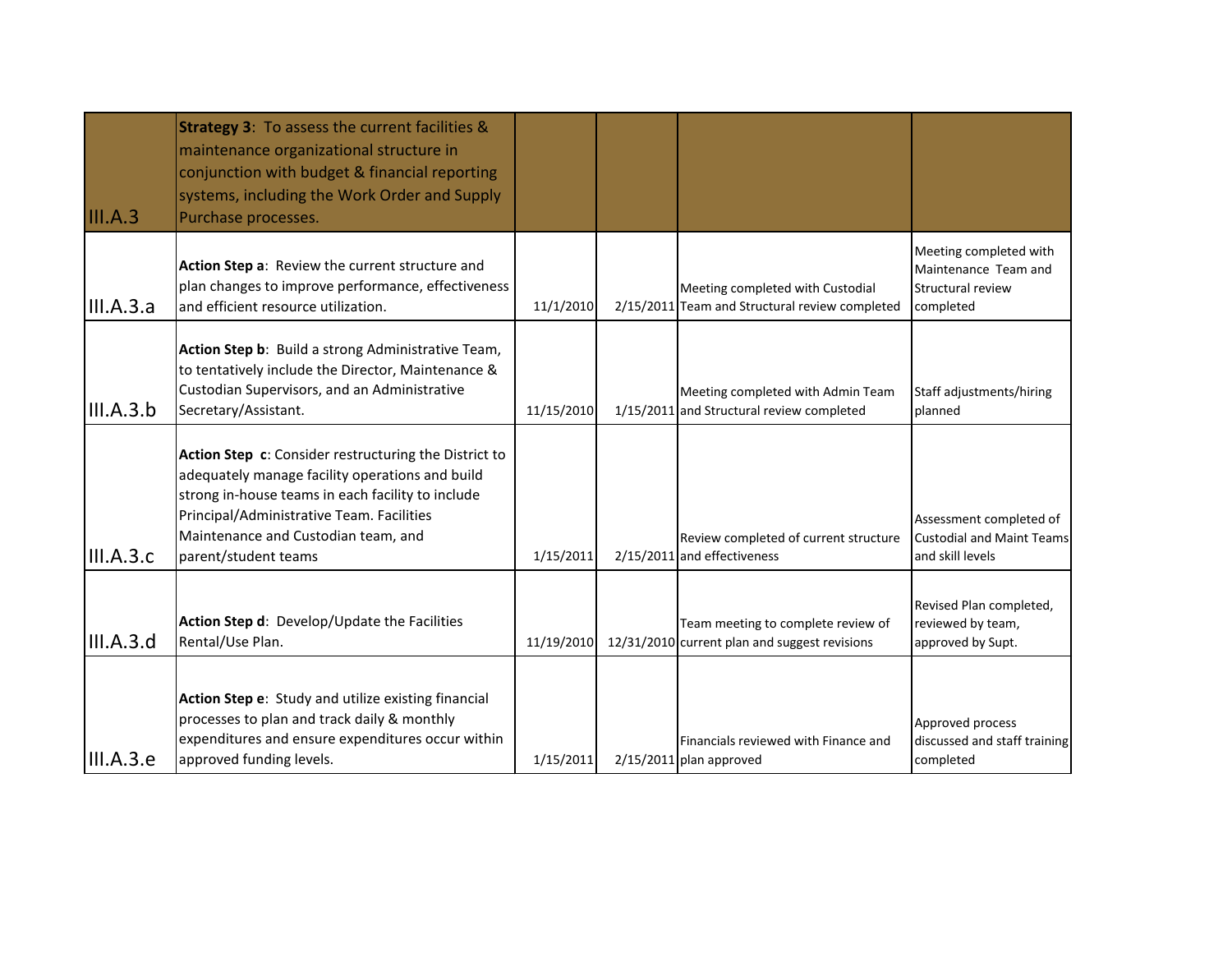| III.A.4   | <b>Strategy 4: Plan &amp; implement staff training,</b><br>development, performance evaluation &<br>continuous improvement processes.                                                                                             |            |                 |                                                                                               |                                                                                     |
|-----------|-----------------------------------------------------------------------------------------------------------------------------------------------------------------------------------------------------------------------------------|------------|-----------------|-----------------------------------------------------------------------------------------------|-------------------------------------------------------------------------------------|
| III.A.4.a | Action Step a: Create/use a Performance-Based<br>Evaluation Tool that accurately captures the job<br>description duties of each position.                                                                                         | 12/15/2010 | 1/20/2011 Supt. | Completed review of tool submitted by                                                         | Completed design of<br>preferred tool                                               |
| III.A.4.b | Action Step b: Share and review this Tool with each<br>employee, assuring an understanding of the<br>expectations & consequences pertaining to<br>performance, conduct evaluations, and obtain<br>employee sign-off on this tool. | 2/1/2011   |                 | 4/1/2011 25% of employee evals are completed                                                  | 50% of employee evals<br>completed                                                  |
| III.A.4.c | Action Step c: Strive to hire better qualified<br>personnel for each function.                                                                                                                                                    | 12/1/2010  |                 | Custodian Supervisor hired and highest<br>ongoing and best qualified candidate selected       | Job descriptions reviewed<br>/ revised to attach best<br>highly qualified canadates |
| IV.A.4.d  | Action Step d: Identify & employ training programs<br>that lead to certifications in each area, with an<br>emphasis on customer service and proper<br>communication skills.                                                       | 3/1/2011   |                 | Investigate Internet and counterparts in Select employees and plan<br>ongoing other districts | trainings                                                                           |
| III.A.4.e | Action Step e: Cross-train employees on the<br>maintenance & custodian teams, respectively, to<br>perform applicable duties in each area and roll into<br>continuous improvement programs for each<br>employee                    | 1/15/2011  |                 | Using eval process, determine work<br>3/1/2011 levels and skills                              | Cross-train Assign-ments<br>made and being evaluated                                |
|           | <b>Objective B. To provide and maintain</b><br>appropriate instructional resources for<br>students and staff.                                                                                                                     |            |                 |                                                                                               |                                                                                     |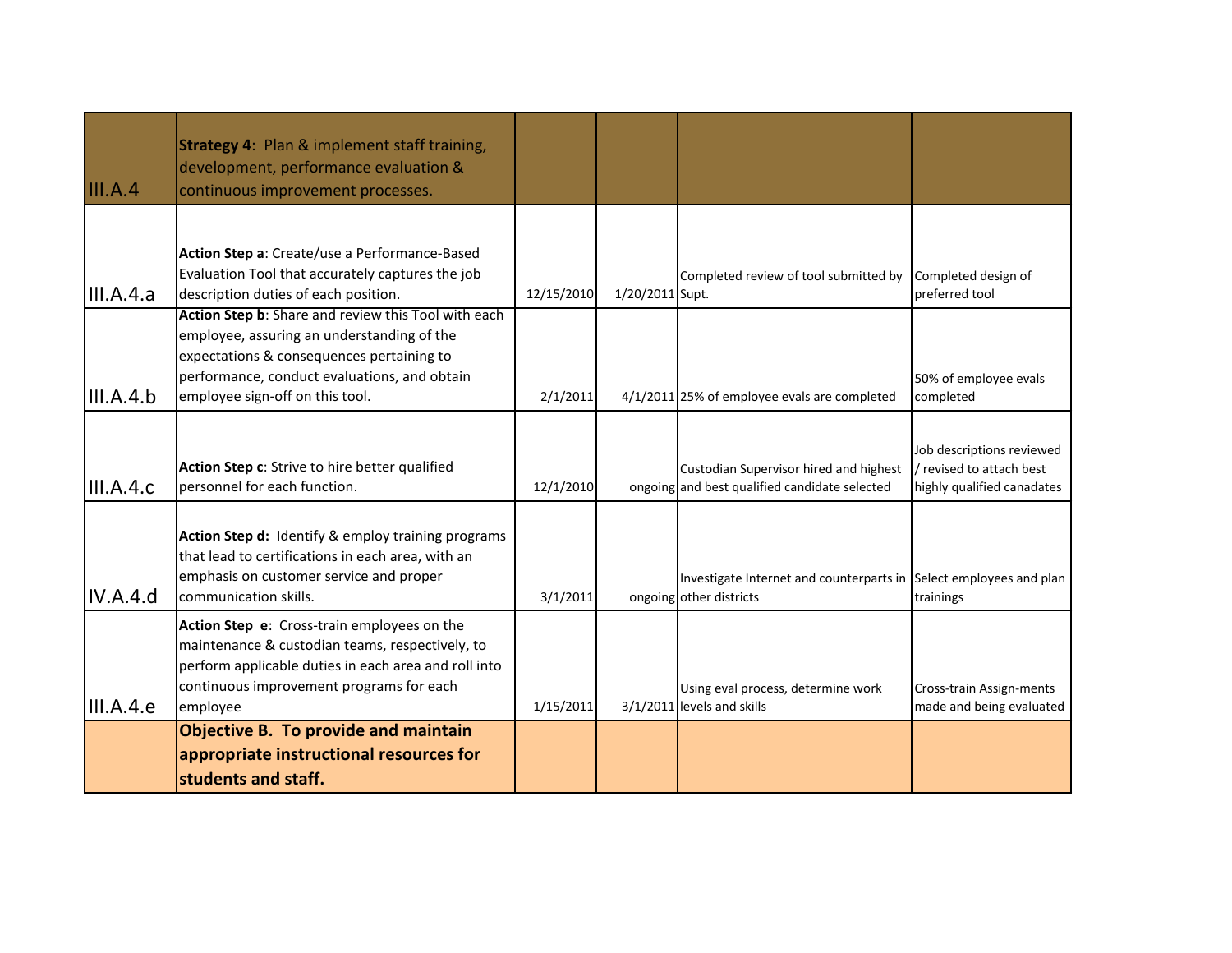| III.B.1   | <b>Strategy 1: Align fiscal resources with</b><br>prioritized educational needs to ensure<br>successful student learning.                                                                                                                                                         |           |          |                                                                                                          |                                                                                       |
|-----------|-----------------------------------------------------------------------------------------------------------------------------------------------------------------------------------------------------------------------------------------------------------------------------------|-----------|----------|----------------------------------------------------------------------------------------------------------|---------------------------------------------------------------------------------------|
| III.B.1.a | Action Step a: Prioritize financial resources to<br>guarantee student learning District-wide.                                                                                                                                                                                     | 7/1/2010  |          | Work with budget administrators to<br>6/30/2012 determine educational needs                              | Prioritize educational<br>needs and determine<br>available budget to<br>address needs |
| III.B.1.b | Action Step b: The District will ensure fiscal<br>responsibility in the spending of operational funds<br>(including the purchase and implementation of new<br>time-keeping and position control systems to more<br>adequately track time worked and associated<br>pay/budgeting). | 9/15/2010 |          | Work with budget administrators &<br>community stakeholders to determine<br>6/30/2012 educational needs  | Work with conversion<br>team to implement<br>Novatime timekeeping<br>system           |
| III.B.2   | <b>Strategy 2: The District will provide the</b><br>appropriate technological resources for all<br>students and applicable personnel to assist<br>with effective student learning District-wide.                                                                                  | 7/1/2010  | 7/1/2012 |                                                                                                          |                                                                                       |
| III.B.2.a | Action Step a: Continued upgrades to the District's<br>computers and printers                                                                                                                                                                                                     | 7/1/2010  |          | Identify upgrade needs to district<br>ongoing technology                                                 | Install/implement<br>upgrades                                                         |
| III.B.2.b | Action Step b: Addition of new 30-seat labs at<br>Danforth Intermediate School, Meadows<br>Elementary, Westview Middle School & Central<br>Middle School                                                                                                                          | 7/1/2010  |          | Work with facilities team to design<br>6/30/2011 implementation                                          | Install 30-seat labs at<br>designated sites                                           |
| III.B.2.c | Action Step c: Addition of 10 new portable<br>interactive white SMART board systems at<br>designated schools throughout the District.                                                                                                                                             | 7/1/2010  |          | Work with principals & facilities team to<br>determine distribution & design<br>6/30/2011 implementation | Install portable white<br>boards throughout district                                  |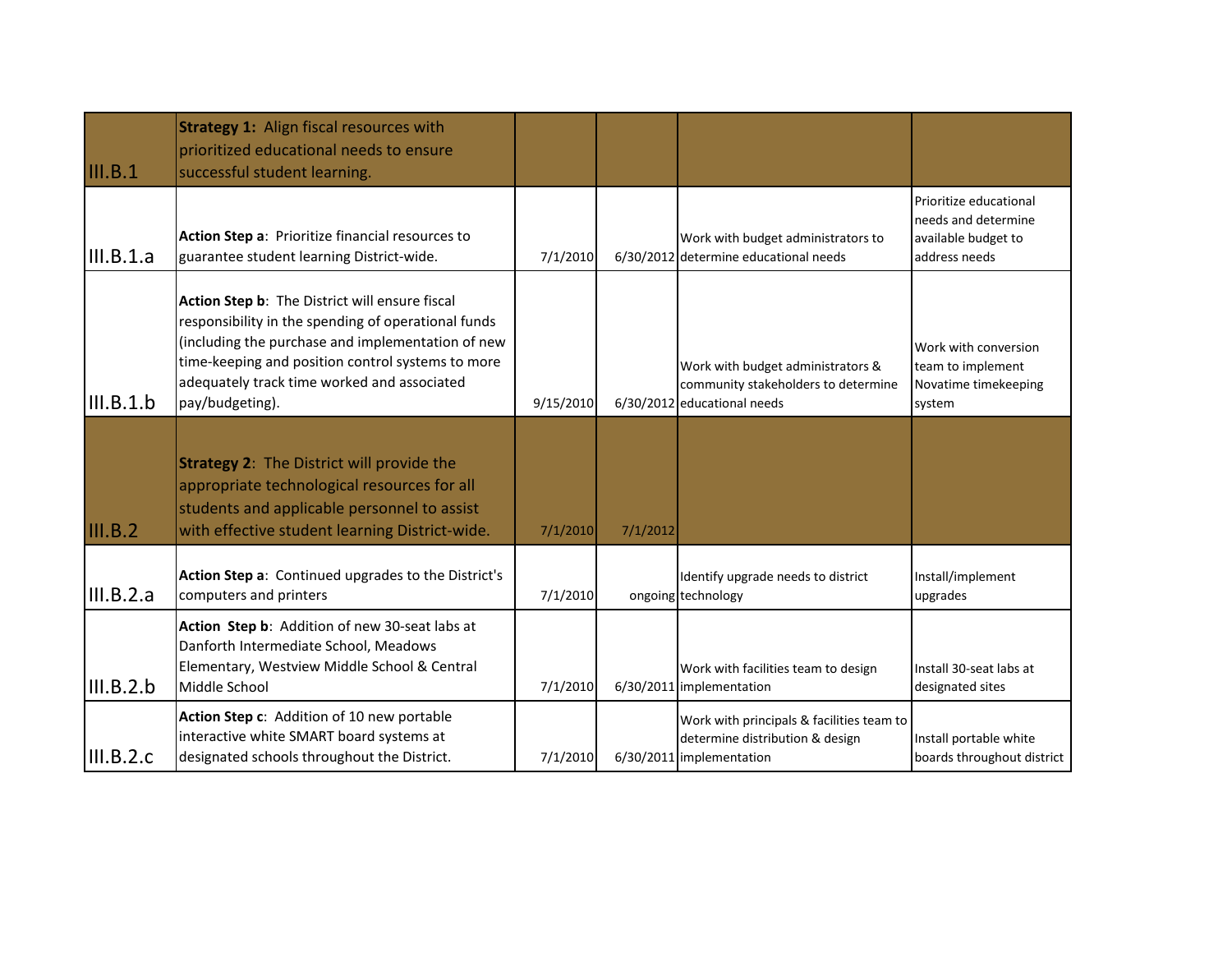| <b>III.C</b> | <b>Objective C: To enhance the proper</b><br>educational experience for all students by<br>providing all necessary support services,<br>such as effective and efficient operations<br>of the Food Services and Transportation<br>functions throughout the District. | 7/1/2010 | 6/30/2012 |                                                                                                                                                                                 |                                                       |
|--------------|---------------------------------------------------------------------------------------------------------------------------------------------------------------------------------------------------------------------------------------------------------------------|----------|-----------|---------------------------------------------------------------------------------------------------------------------------------------------------------------------------------|-------------------------------------------------------|
| III.C.1      | <b>Strategy 1: Working with Support Service</b><br>Administrators & Staff, identify & implement<br>support enhancements to improve the<br>educational experience for all students.                                                                                  |          |           |                                                                                                                                                                                 |                                                       |
| III.C.1.a    | <b>Action Step a: Schedule and Conduct Monthly</b><br><b>Review Team Meetings</b>                                                                                                                                                                                   | 7/1/2010 |           | Hold discussions with Food Service &<br>Transportation staff to identify areas for identified suggestions in<br>improvement to enhance the<br>6/30/2012 educational experience. | Plan to implement<br>line with budgeted<br>resources. |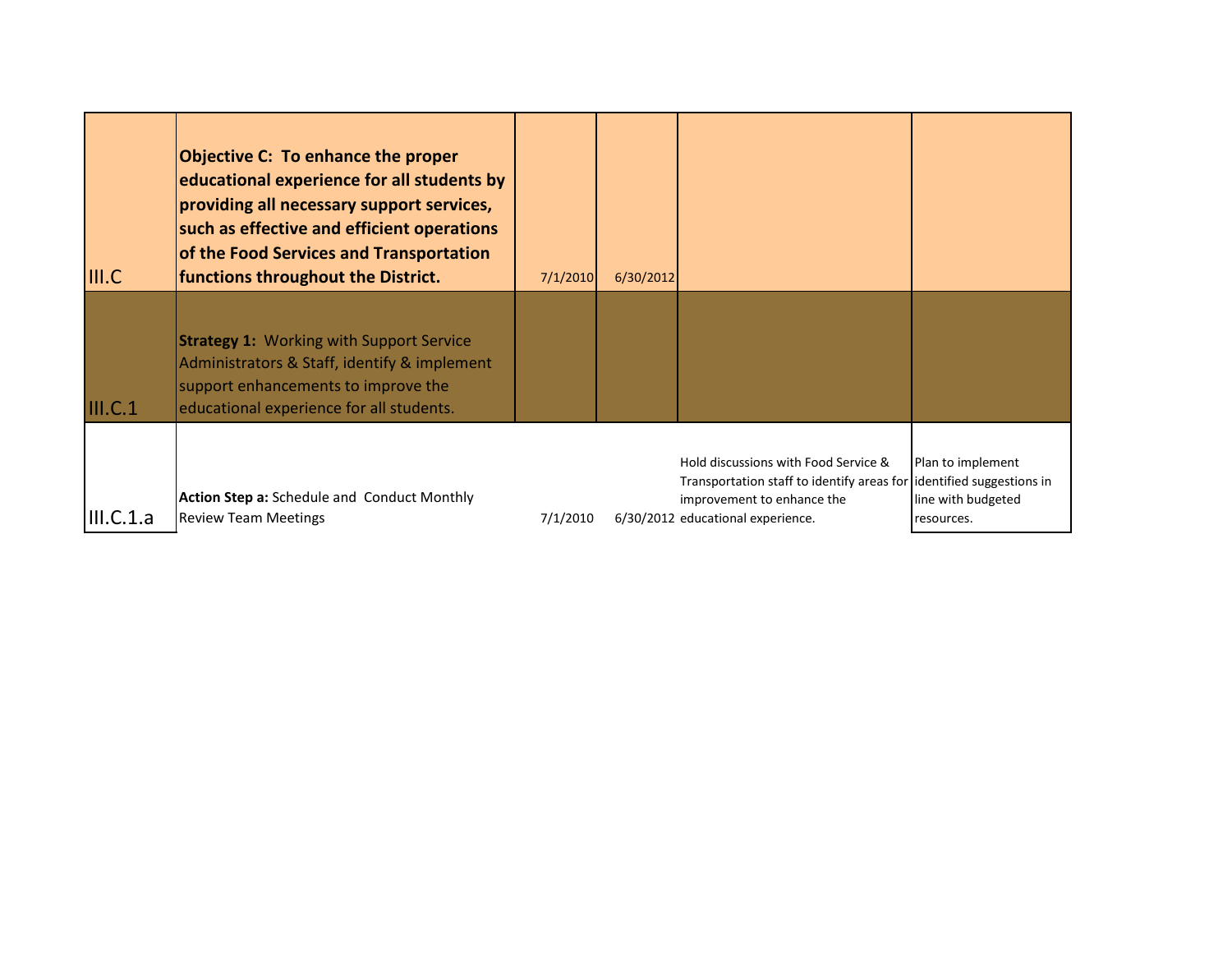| 75%<br><b>Benchmark</b> | Timeline/Benchma<br>rk | <b>Completion</b><br><b>Evidences</b>                                                                                  | Owner                                                        | Likert<br>Scale | <b>Balanced</b><br>Score Card   Barriers | Responses | Cross-<br>Reference | <b>Funding</b><br>Source |
|-------------------------|------------------------|------------------------------------------------------------------------------------------------------------------------|--------------------------------------------------------------|-----------------|------------------------------------------|-----------|---------------------|--------------------------|
|                         |                        |                                                                                                                        | <b>Carlton</b><br><b>Brooks and</b><br><b>Ellis Mitchell</b> |                 |                                          |           |                     |                          |
|                         |                        |                                                                                                                        |                                                              |                 |                                          |           |                     |                          |
|                         |                        |                                                                                                                        |                                                              |                 |                                          |           |                     |                          |
|                         |                        | All strategies and actions are<br>completed                                                                            | Ellis Mitchell 3@50%                                         |                 |                                          |           |                     |                          |
|                         |                        | In-house maintenance teams<br>clearly understand each<br>project item and work with<br>contractor to implement<br>each | <b>Ellis Mitchell</b>                                        |                 |                                          |           |                     |                          |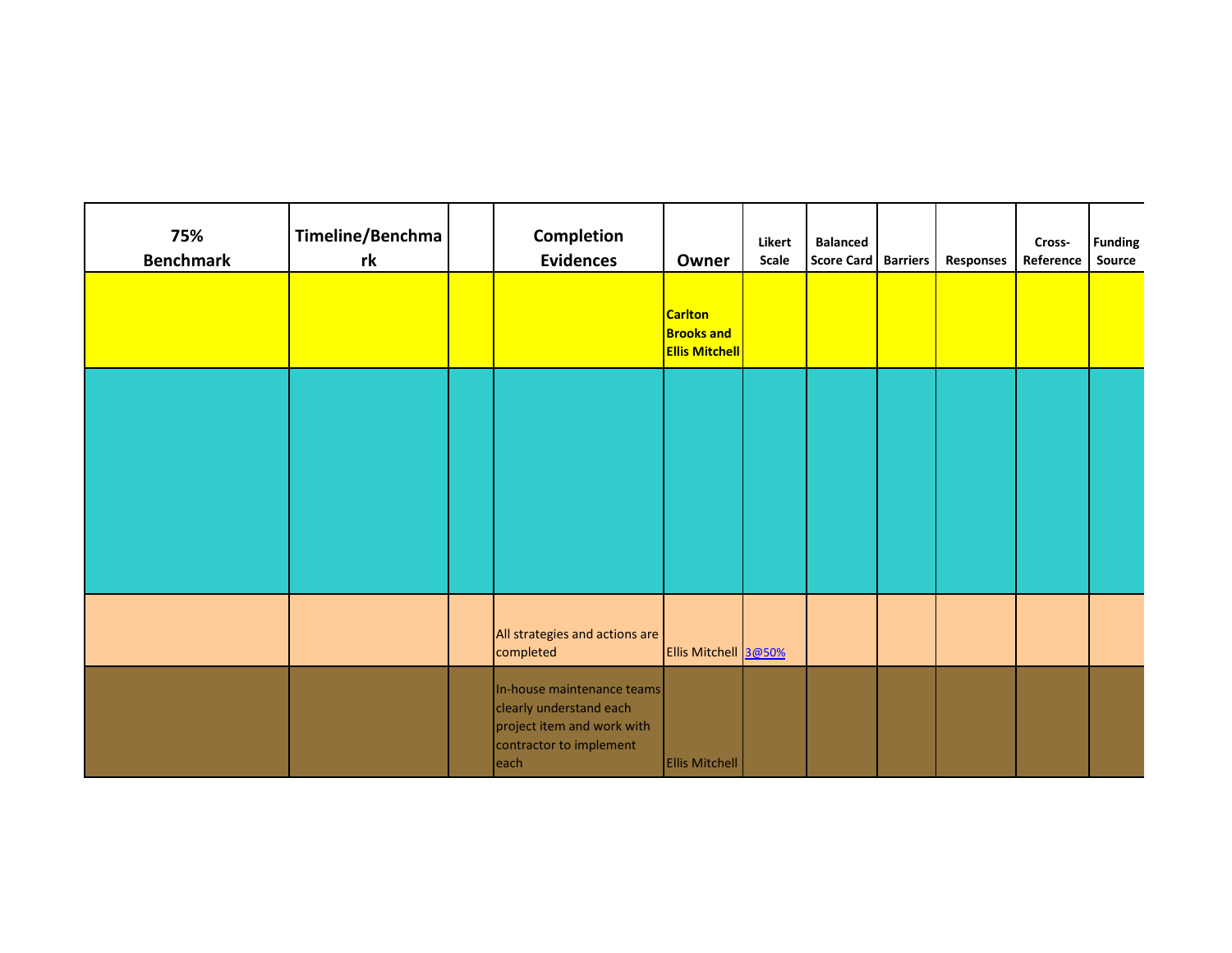| Maint. Team providing feedback re<br>projects and quality of work and<br>attending pre-construction conf.<br>with principals |                                               | Director understands each<br>phase of projects & assumes<br>in-house coordination of<br>Project         | Ellis<br>Mitchell     |  |  |  |
|------------------------------------------------------------------------------------------------------------------------------|-----------------------------------------------|---------------------------------------------------------------------------------------------------------|-----------------------|--|--|--|
| Request RFP and other working<br>documents leading to contract<br>award                                                      |                                               | Receive and read all<br>documents that initiated<br>Project                                             | Ellis<br>Mitchell     |  |  |  |
| 90% calls and contact through<br>Director; Begin pre-construction<br>conferences with principals                             |                                               | All communications to and<br>from General Contractor and<br>in-house communications<br>through Director | <b>Ellis Mitchell</b> |  |  |  |
| Receive Report, invoice, and<br>report to Supt. and SAB for Nov.                                                             |                                               | Director receives monthly<br>reports and monthly invoices Ellis Mitchell                                |                       |  |  |  |
| Reduced hours for consultant<br>filling supervisor position                                                                  | Hired and RGSD trained<br>supervisor position | Hired and RGSD trained<br>supervisor position                                                           | Ellis<br>Mitchell     |  |  |  |
|                                                                                                                              |                                               |                                                                                                         |                       |  |  |  |
| List Prioritized and site visits<br>ongoing and planned to verify<br>written items                                           |                                               | List Prioritized and site visits<br>ongoing and planned to<br>verify written items                      | Ellis<br>Mitchell     |  |  |  |
| Complete inventories in about 75%<br>of District buildings                                                                   |                                               | Complete inventories in<br>about 75% of District<br>buildings                                           | Ellis<br>Mitchell     |  |  |  |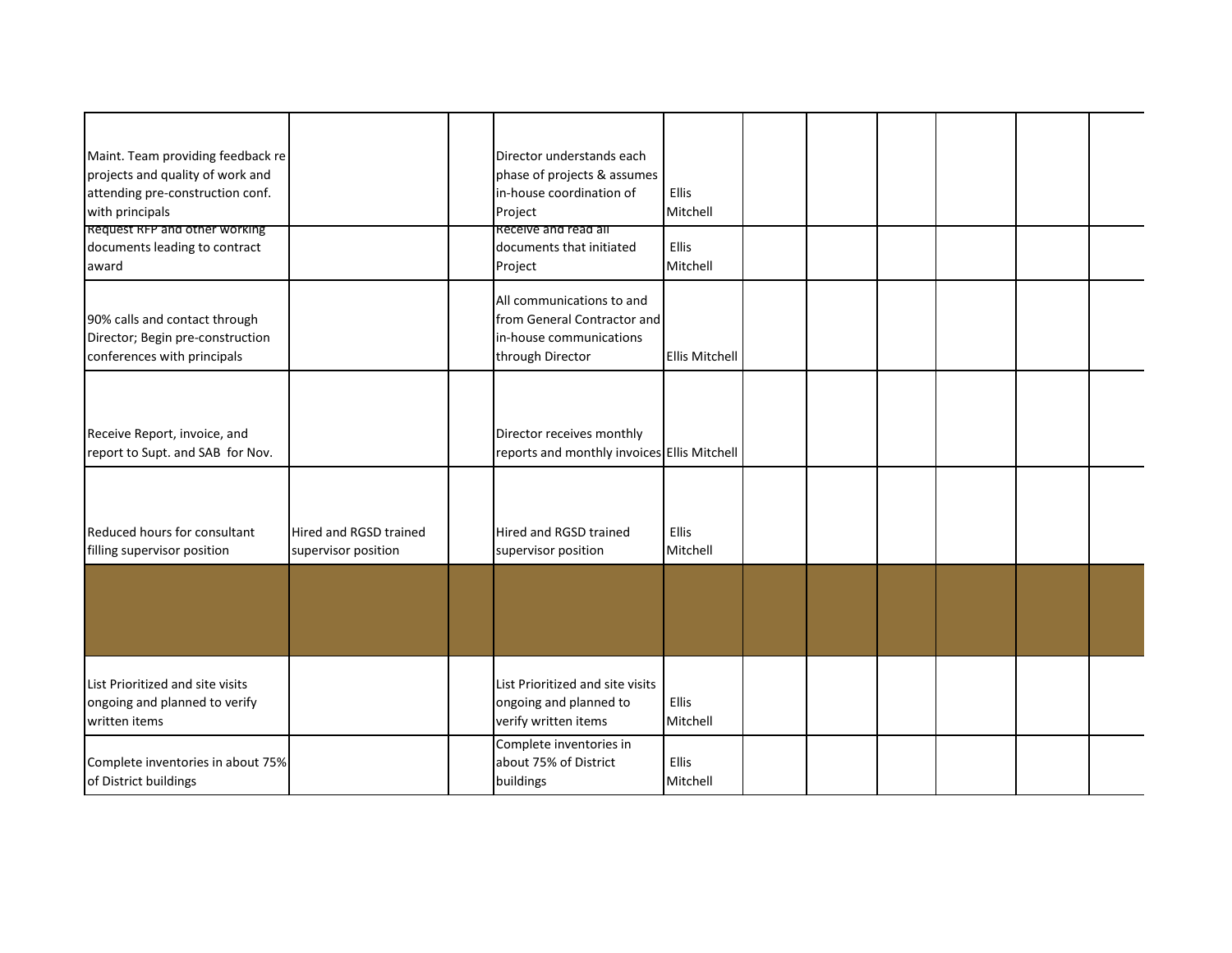| Team meetings and scheduled<br>inventories 75% underway                                          |                                                                                                | Team meetings and<br>scheduled inventories 75%<br>underway                                     | <b>Ellis Mitchell</b>    |  |  |  |
|--------------------------------------------------------------------------------------------------|------------------------------------------------------------------------------------------------|------------------------------------------------------------------------------------------------|--------------------------|--|--|--|
| Using inventory data conduct<br>document condition of all items<br>inventoried at 75% level      |                                                                                                | Using inventory data<br>conduct document condition<br>of all items inventoried at<br>75% level | <b>Ellis Mitchell</b>    |  |  |  |
| Using inventory data conduct<br>document condition of all items<br>inventoried at 75% level      |                                                                                                | Using inventory data<br>conduct document condition<br>of all items inventoried at<br>75% level | <b>Ellis Mitchell</b>    |  |  |  |
| Using inventory data conduct<br>document condition of all items<br>inventoried at 75% level      | Using inventory data<br>conduct document<br>condition of all items<br>inventoried at 75% level | Using inventory data<br>conduct document condition<br>of all items inventoried at<br>75% level | <b>Ellis Mitchell</b>    |  |  |  |
| Working with Finance Dept., a<br>financially approved CIP is in<br>directing capital improvement |                                                                                                |                                                                                                | Carlton<br><b>Brooks</b> |  |  |  |
| Using inventory data conduct<br>document condition of all items<br>inventoried at 75% level      |                                                                                                | Using inventory data<br>conduct document condition<br>of all items inventoried at<br>75% level | <b>Ellis Mitchell</b>    |  |  |  |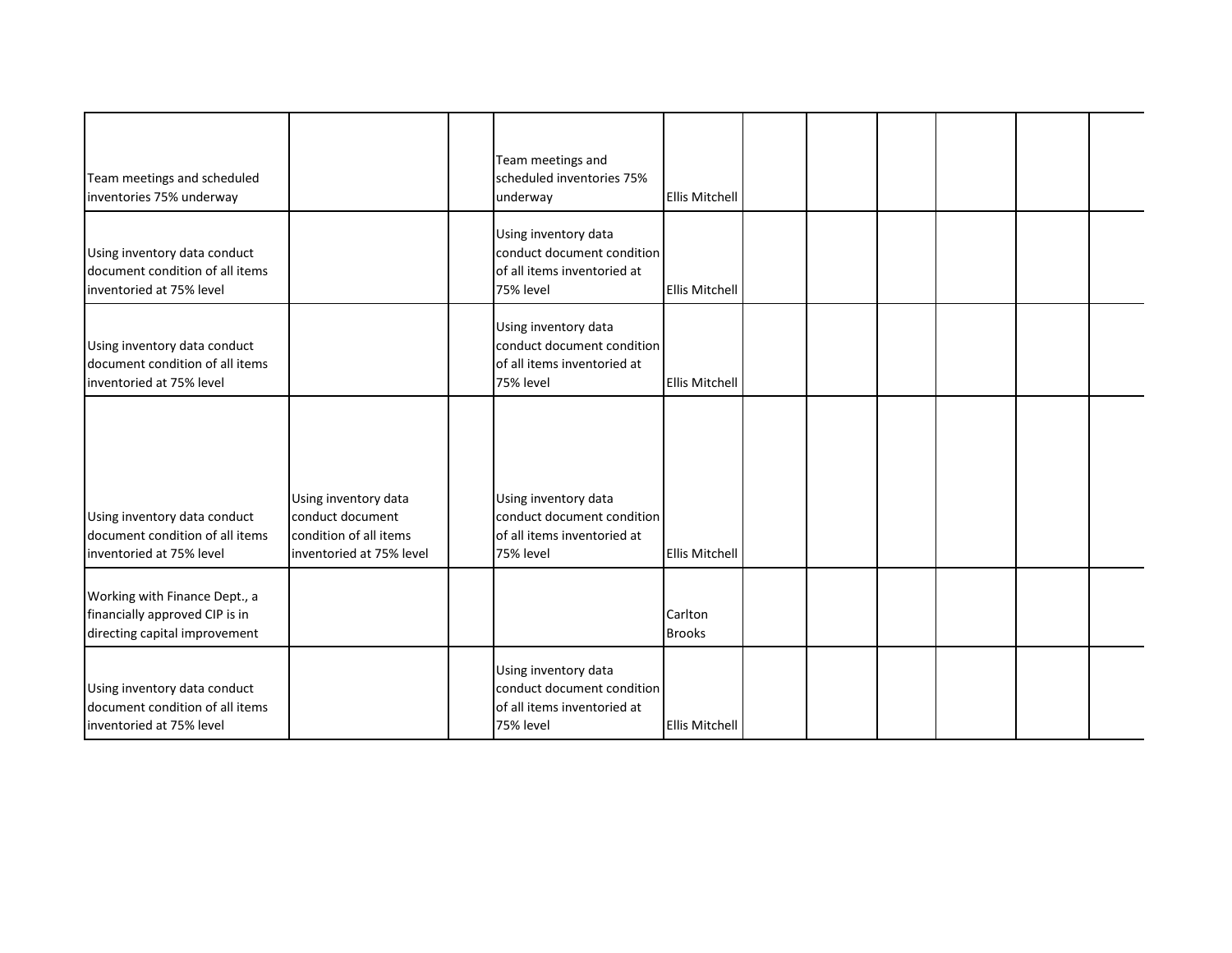|                                                               | Approved PM Program in<br>place and in use                                                                                |                                                                                                                           |                       |  |  |  |
|---------------------------------------------------------------|---------------------------------------------------------------------------------------------------------------------------|---------------------------------------------------------------------------------------------------------------------------|-----------------------|--|--|--|
| Draft Plan developed in writing                               | <b>Approved Facilities</b><br>Organizational structure in<br>place and in use                                             | <b>Approved Facilities</b><br>Organizational structure in<br>place and in use                                             | <b>Ellis Mitchell</b> |  |  |  |
| Hiring process underway                                       | Complete hiring and or<br>restructure of strong<br>admin team                                                             | Complete hiring and or<br>restructure of strong admin<br>team                                                             | <b>Ellis Mitchell</b> |  |  |  |
| Meetings planned with principals<br>and selected team members | Approved plan to create<br>and use team approach to<br>identifying and address<br>challenges in each facility             | Approved plan to create and<br>use team approach to<br>identifying and address<br>challenges in each facility             | Ellis<br>Mitchell     |  |  |  |
| Presented to SAB, announced to<br>public and put into action  | Approved plan to use<br>District facilities and<br>related costs, as applicable                                           | Approved plan to use District<br>facilities and related costs,<br>as applicable                                           | <b>Ellis Mitchell</b> |  |  |  |
| Process being implement-ed and<br>staff reviews in place      | All expenditures are made<br>from appropriate line item<br>and is identified on Work<br>Orders and Supply<br>Requisitions | All expenditures are made<br>from appropriate line item<br>and is identified on Work<br>Orders and Supply<br>Requisitions | <b>Ellis Mitchell</b> |  |  |  |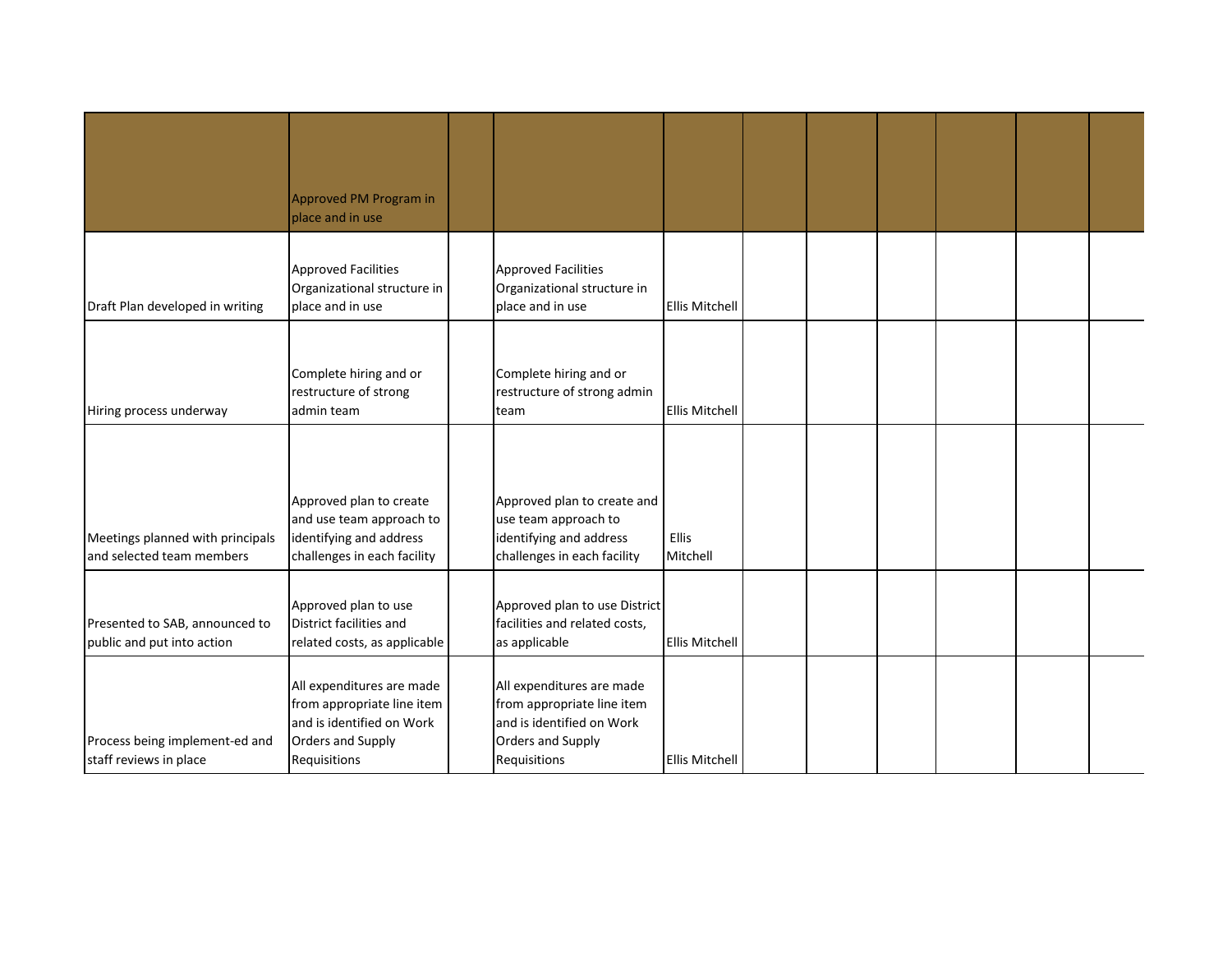| Gather all job descriptions and<br>related documents                   | Approved Performance<br>Eval Tool in place and in<br>use                                                          | Approved Performance Eval<br>Tool in place and in use                                                   | <b>Ellis Mitchell</b> |         |  |  |  |
|------------------------------------------------------------------------|-------------------------------------------------------------------------------------------------------------------|---------------------------------------------------------------------------------------------------------|-----------------------|---------|--|--|--|
| 75% of employee evals completed                                        | Evaluations completed<br>with each employee                                                                       | Evaluations completed with<br>each employee                                                             | <b>Ellis Mitchell</b> |         |  |  |  |
| Recruit and hire highly qualified<br>Sub positions                     | Hire most highly qualified<br>for each position                                                                   | Hire most highly qualified for Ellis<br>each position                                                   | Mitchell              |         |  |  |  |
| Continue Selecting employees and<br>planning trainings                 | <b>Training programs</b><br>identified for each<br>employee, certificate<br>where possible and<br>placements made | Training programs identified<br>for each employee,<br>certificate where possible<br>and placements made | <b>Ellis Mitchell</b> |         |  |  |  |
| Continue Cross-train Assign-ments<br><i><u><b>levaluations</b></u></i> | Training programs<br>identified for each<br>employee, certificate<br>where possible                               | Training programs identified<br>for each employee,<br>certificate where possible                        | <b>Ellis Mitchell</b> |         |  |  |  |
|                                                                        |                                                                                                                   |                                                                                                         |                       | 3 @ 25% |  |  |  |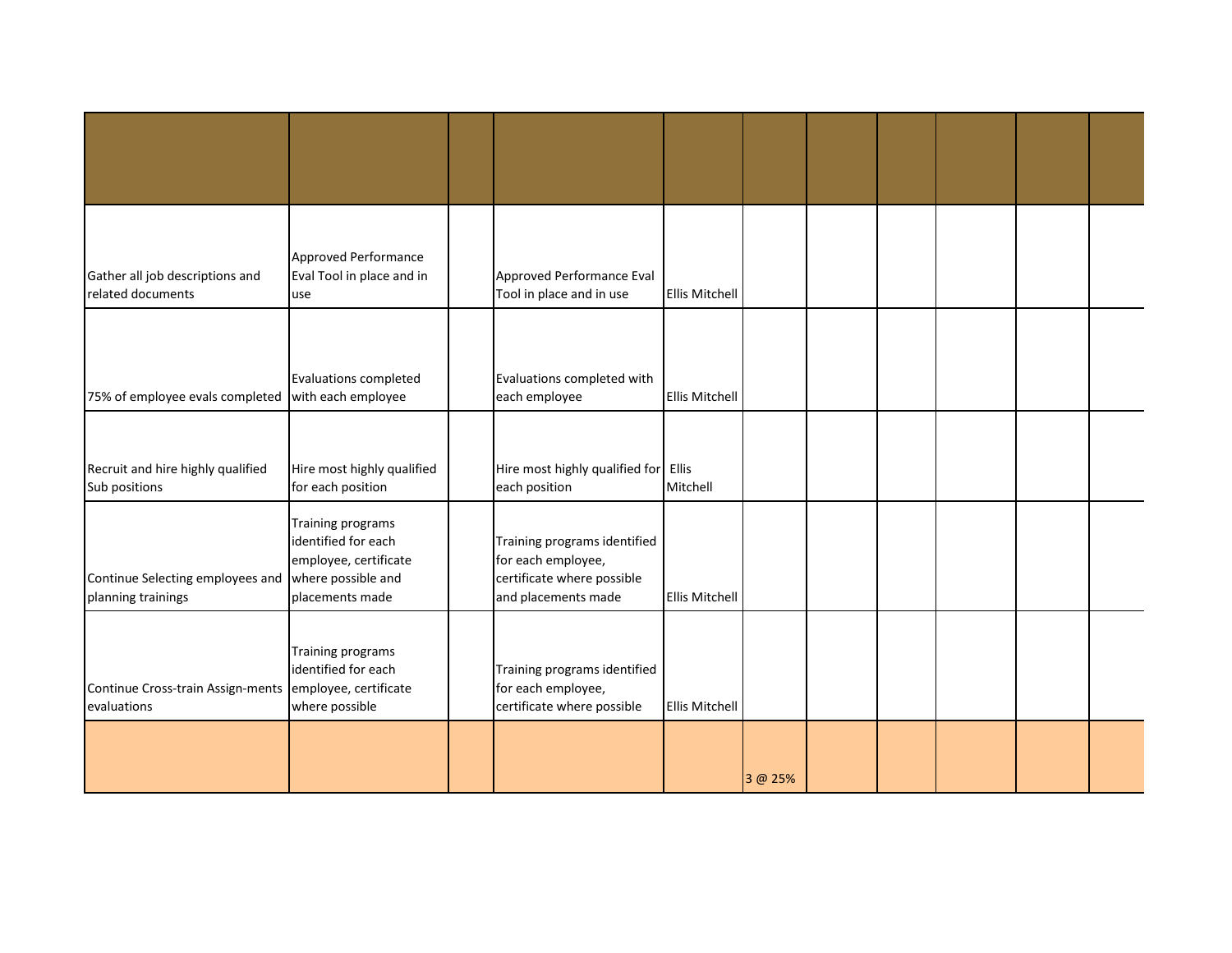|                                                                                                                  |                                                                   |                                                                            | ር. Brooks &<br><b>Budget</b><br>Administrato<br>rs                                           |  |  |  |
|------------------------------------------------------------------------------------------------------------------|-------------------------------------------------------------------|----------------------------------------------------------------------------|----------------------------------------------------------------------------------------------|--|--|--|
| Allocate financial resources to<br>identified/ prioritized needs as a<br>part of the annual budgeting<br>process | Approved annual budget                                            |                                                                            | C. Brooks &<br><b>Budget</b><br>Administrato<br>rs                                           |  |  |  |
| Allocate financial resources to<br>identified/ prioritized needs as a<br>part of the annual budgeting<br>process | Approved annual budget &<br>implementation of<br>Novatime system. |                                                                            | C. Brooks,<br><b>Budget</b><br>Administrato<br>rs, &<br>Novatime<br>Implementat<br>ion Team. |  |  |  |
|                                                                                                                  |                                                                   |                                                                            | S. Sotir &<br>Tech. Team                                                                     |  |  |  |
| Install/implement upgrades                                                                                       | Implementation of<br>upgrades as needed.                          |                                                                            | S. Sotir &<br>Tech. Team                                                                     |  |  |  |
| Evaluate installation & correct as<br>needed                                                                     | Completed installation                                            | Successful Installation of 30- S. Sotir &<br>seat labs at designated sites | Tech. Team                                                                                   |  |  |  |
| Evaluate installation & correct as<br>needed                                                                     | Completed installation                                            | Successful Installation of<br>white boards at designated<br>sites          | S. Sotir &<br>Tech. Team                                                                     |  |  |  |